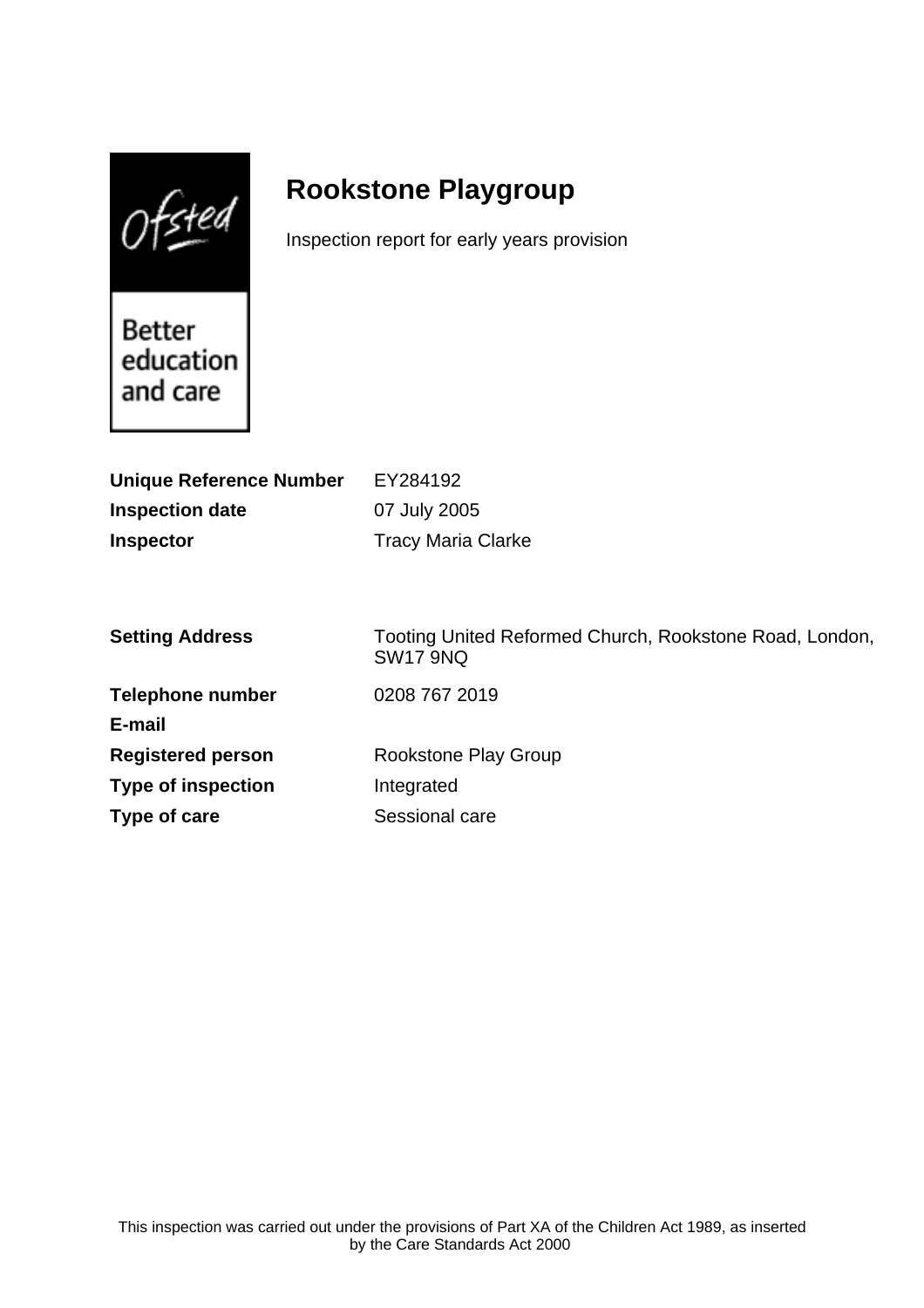# **ABOUT THIS INSPECTION**

The purpose of this inspection is to assure government, parents and the public of the quality of childcare and, if applicable, of nursery education. The inspection was carried out under Part XA Children Act 1989 as introduced by the Care Standards Act 2000 and, where nursery education is provided, under Schedule 26 of the School Standards and Framework Act 1998.

This report details the main strengths and any areas for improvement identified during the inspection. The judgements included in the report are made in relation to the outcomes for children set out in the Children Act 2004; the National Standards for under 8s day care and childminding; and, where nursery education is provided, the Curriculum guidance for the foundation stage.

The report includes information on any complaints about the childcare provision which Ofsted has received since the last inspection or registration or 1 April 2004 whichever is the later.

## **The key inspection judgements and what they mean**

Outstanding: this aspect of the provision is of exceptionally high quality Good: this aspect of the provision is strong Satisfactory: this aspect of the provision is sound Inadequate: this aspect of the provision is not good enough

For more information about early years inspections, please see the booklet Are you ready for your inspection? which is available from Ofsted's website: www.ofsted.gov.uk.

# **THE QUALITY AND STANDARDS OF THE CARE AND NURSERY EDUCATION**

On the basis of the evidence collected on this inspection:

The quality and standards of the care are satisfactory. The registered person meets the National Standards for under 8s day care and childminding.

The quality and standards of the nursery education are satisfactory.

## **WHAT SORT OF SETTING IS IT?**

Rookstone Playgroup was re-registered in 2004, but has been running since 1995. It operates from church premises, and is within close proximity of Tooting Broadway underground station and shops.

The playgroup have daily use of two rooms on the first floor, a small room used for quiet play and a larger group playroom. Children are supervised when using the toilets on the ground floor, as the playgroup share these facilities with other users of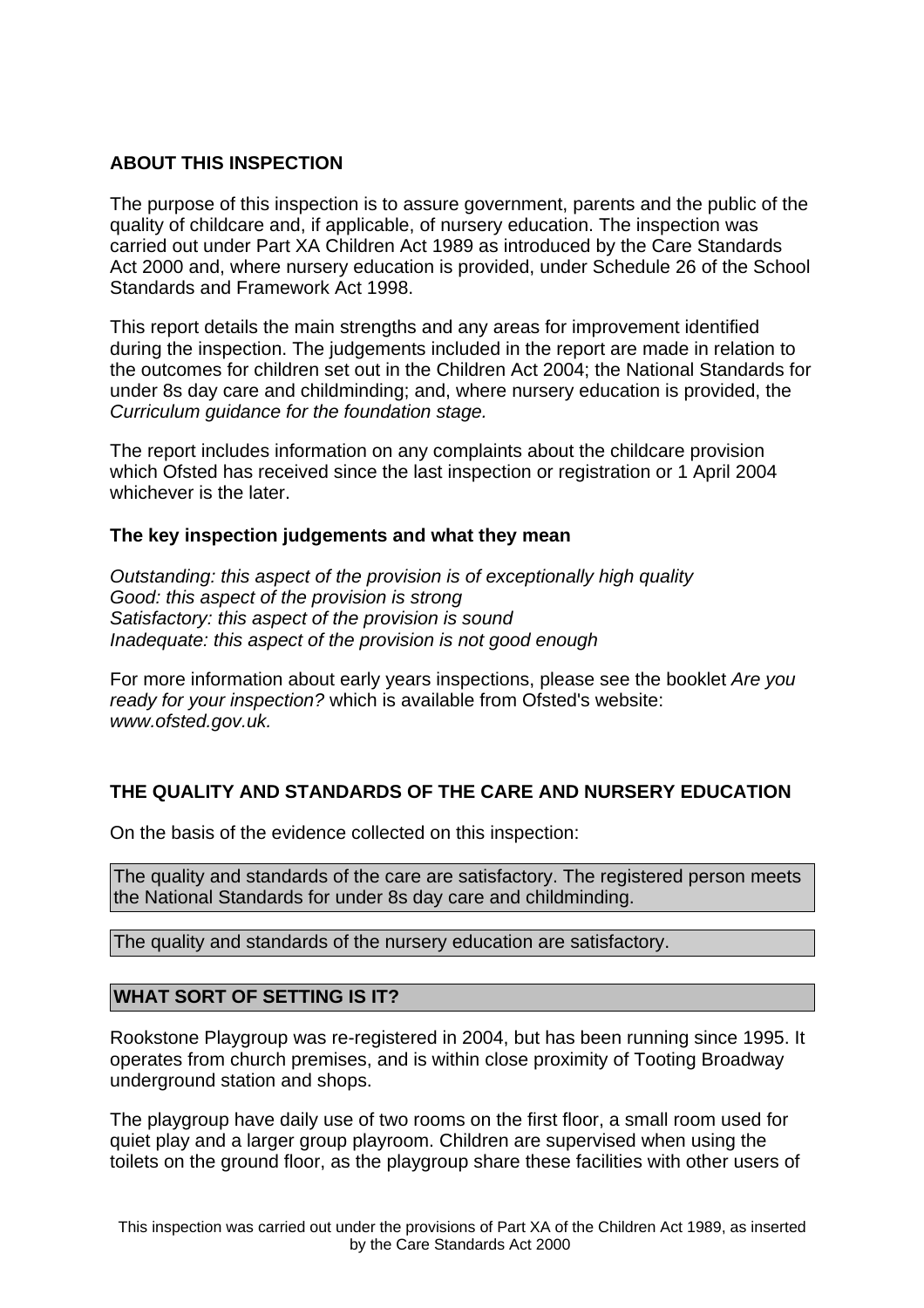the church premises. A small kitchenette is also provided. There is no outside play area. However, two or three times a week children can access the ground floor hall for physical play activities.

The Playgroup are registered to provide care for 18 children aged 2 to under 5 years of age. There are currently 17 children on roll aged from 2 to 4 years of age. Eleven children aged 3 receive nursery education. Fourteen children attending speak English as an additional language. No children currently have special educational needs.

The Playgroup operate Monday to Friday, term time only, from 10:00 to 12:30. Children attend from the local vicinity and are reflective of the diverse community.

Two staff work directly with the children and both hold relevant childcare qualifications. Students and parents also attend to ensure staffing ratios are maintained.

The group receive support from the Wandsworth Primary Play Association (WPPA) and have access to training through the local authority.

#### **THE EFFECTIVENESS OF THE PROVISION**

#### **Helping children to be healthy**

The provision is satisfactory.

Children benefit from healthy snacks, enjoying a selection of different fruits as part of their morning routine. They are kept healthy due to staff's effective communication with parents, to ensure children's individual dietary needs and cultural beliefs are met. Although children are offered drinks during snack time, they are not able to help themselves to water at other times throughout the morning.

Children learn the importance of good personal hygiene. They know, for example, to get a tissue to wipe their nose, and to wash their hands after using the toilet. They are encouraged to wash their hands before eating, but the current arrangements do not prevent cross infection, as children all use the same bowl of water. The nappy changing routines include staff wearing disposable gloves and disposing of nappies appropriately. However, children are changed on a mat which is shared with other users of the centre.

Children are able to move freely around the play room, and they can choose to undertake activities which are both active and more restful. A book area provides space for children who want to sit quietly. Children's hand and eye co-ordination is encouraged through activities such as threading, drawing, painting and construction. They enjoy rolling and cutting play dough, moulding sand and pouring water. In the post office they use stamps and ink pads, weights and scales as part of their imaginary play. Children do not have any opportunities to play outside in the fresh air, as there is no access to a playground. They do walk to the library once a month, learning to hold hands and walk safely along the busy main road. They also enjoy running and chasing one another in the large hall. Children learn to throw and catch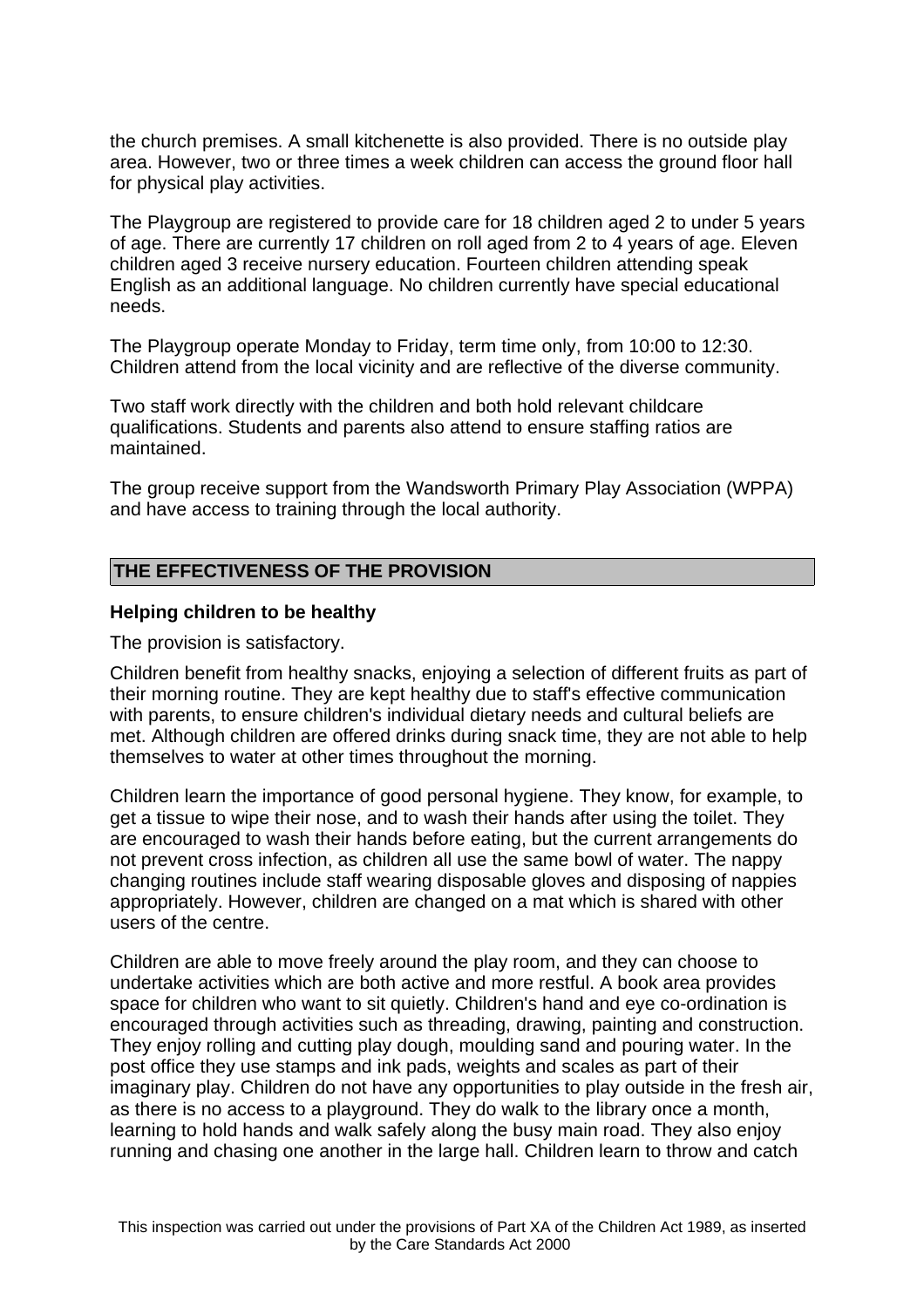bean bags, crawl through tunnels and move their bodies to music tapes, following instructions from staff. However, there are no opportunities for them to climb and balance at varying heights. Children do not learn the importance of physical activity in maintaining a healthy lifestyle, because although staff plan daily activities to encourage children's physical development, these are seldom varied and do not provide sufficient challenge.

## **Protecting children from harm or neglect and helping them stay safe**

The provision is satisfactory.

Children play with a range of toys and equipment which are safe, of good quality and developmentally appropriate. They have space to use the toys safely, for example, building construction resources on a play mat and playing with water and sand in height appropriate containers. Children are able to access resources independently as they are well laid out and at their level. During the morning children are encouraged to use resources in a safe manner, and when running around the hall, staff encourage children to go the same way round so as to avoid collisions. Although children are aware of how to use toys safely, they are not given sufficient explanation from staff so they can begin to develop responsibility for keeping themselves and others safe.

Children's risk of accidental injury is minimised due to effective risk assessment of the premises and the resources. However, the systems used to record visitors and volunteers to the playgroup is not sufficient. Children are protected by staff who are aware of their responsibilities in relation to child protection procedures and have undertaken relevant training.

Children are kept safe during their arrival and departure, with staff ensuring they cannot leave the premises unaccompanied at anytime. As the premises are shared with other users, children are effectively supervised when using the toilets and ground floor hall. Children develop an awareness of road safety during monthly trips to the library, where they learn to cross the road in a safe manner. Adult to child ratios during outings keep children safe and provide them with good levels of supervision.

# **Helping children achieve well and enjoy what they do**

The provision is satisfactory.

Children are confident in their relationships with one another and staff. They benefit from resources which are within their reach, and happily link up with other children to play with the toys provided. They enjoy playing with resources such as puzzles, small world toys, sand and water, moving from one activity to another and exploring through play. The routine provides them with opportunities to take part in both large group activities as well as playing on their own or in smaller groups. Children's communication skills are encouraged every day as they enjoy listening to a range of story books and taking part in singing, joining in with repeated refrains. However, the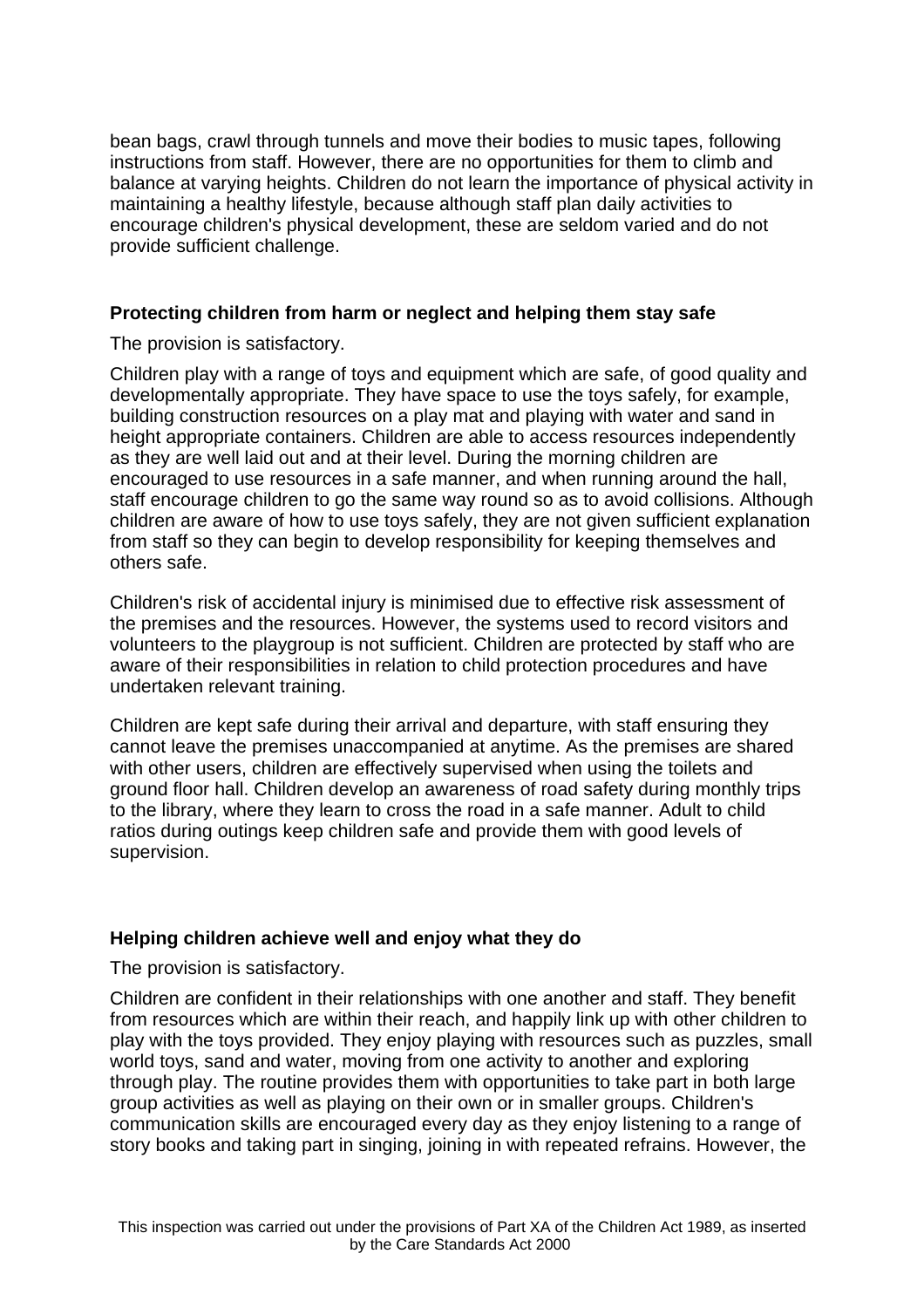current routine does result in some children becoming restless after a while, and children have to wait a long time before they can sit down to have a drink and a snack.

#### Nursery Education

The quality of teaching and learning is satisfactory. Staff have an awareness of the Foundation Stage and are able to plan a range of activities under all areas of learning to encourage children's development. However, they are less confident in their knowledge of the stepping stones, and as a result, they do not make effective use of what they know about children's achievements, to fully encourage individual children to be challenged in their learning. Planning is theme based and includes the activities children take part in under all six areas of learning. On a daily basis the room is also set up with key activities, such as sand and water, play dough, puzzles, construction and home corner resources. However, themes are re-visited year after year and the planning is seldom adapted to provide children with activities which provide greater challenge and motivation.

Children gain some knowledge of the local community through monthly trips to the library and occasional visitors to the playgroup, such as the local police officer. The majority of children who attend have English as an additional language, and staff work with parents to encourage children to learn about others and develop positive attitudes. However, children are seldom taken outside of the playgroup to experience the diverse community first hand. Their sense of time and place is not fully extended because staff rarely plan experiences to encourage them to observe change, or explore and investigate the living world around them. Children learn to communicate effectively through singing and listening to stories, and they enjoy mark making for a variety of purposes; such as using chalk on the black board, drawing around stencils, and pretending to address envelopes in the post office. They are able to find their name card in the morning, with some prompting from their parents, and more able children are beginning to link sounds to letters and are forming recognisable letters.

Children show a strong sense of belonging, separating well from their main carer and greeting the staff and their friends with big smiles. They quickly link up with one another to play with the activities provided, selecting resources independently and initiating their own role play activities. They use their imagination well, and move to music on a regular basis. However, they only have access to musical instruments once a month. Children enjoy taking part in organised craft activities, such as sponge painting a post van and creating a post box collage. However, the craft activities are generally adult led, leaving children less opportunity to create their own designs and select from a wide range of craft resources. Children are beginning to count up to 10 and are able to match and sort some colours and shapes. They enjoy learning about volume and capacity when transferring water and dry sand into different sized containers, and can complete simple puzzles. Children learn about measurement as they place weights on a balance scale, and are measured to see who is the biggest and the smallest in the class. However, staff do not encourage children's mathematical thinking or awareness of calculation in every day play experiences and through effective questioning.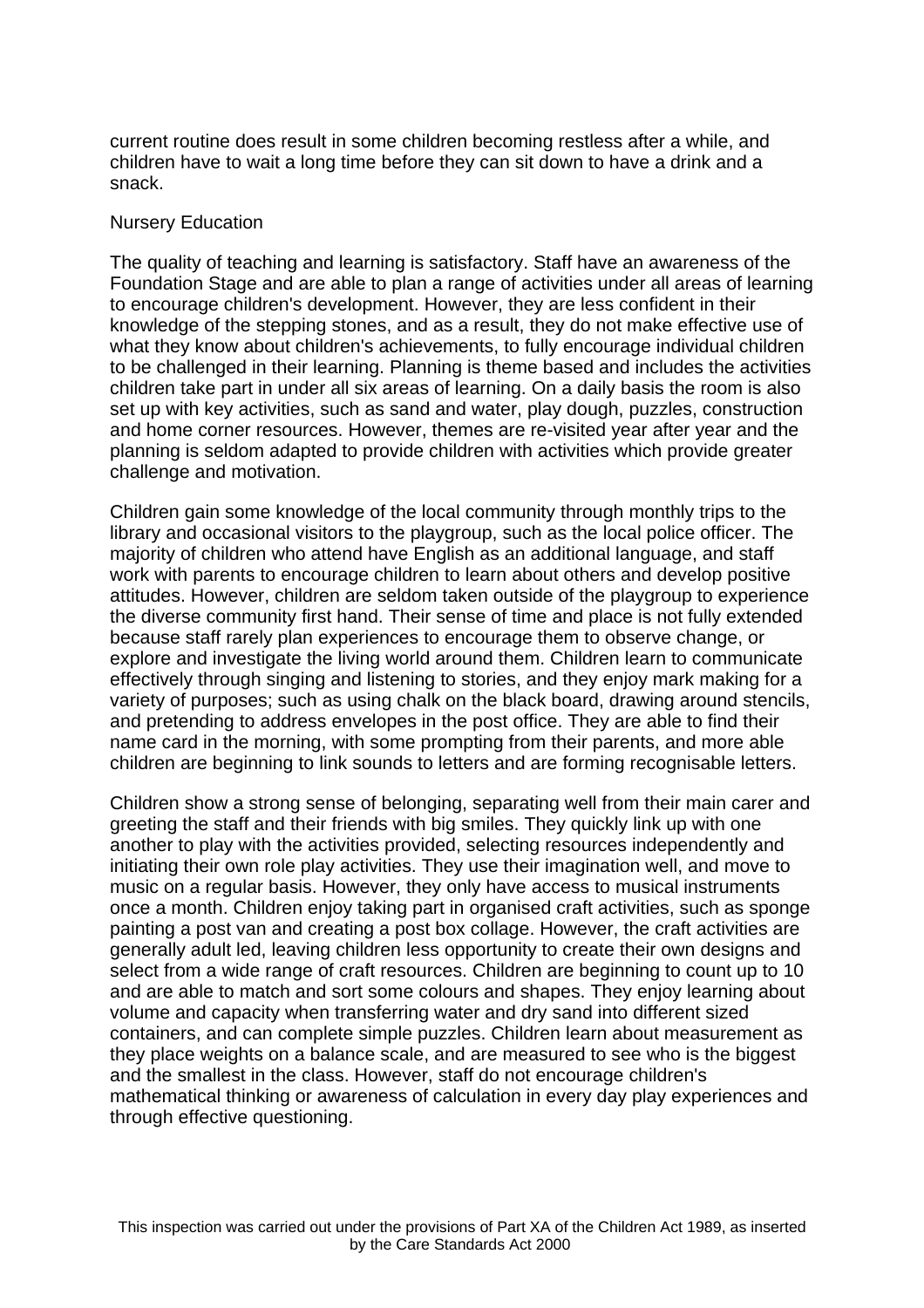# **Helping children make a positive contribution**

The provision is satisfactory.

Children from a variety of backgrounds are warmly welcomed into the playgroup. Although no children currently have special educational needs, the manager has undertaken appropriate training in this area. Children develop positive attitudes to one another through festival celebrations and when playing with resources which depict positive images of diversity. Children with English as an additional language benefit from the parent rota system, which encourages parents to take turns to stay at the playgroup and offer support to children. Spiritual, moral, social and cultural development is fostered.

The partnership with parents is satisfactory. On a daily basis staff share information with parents about the activities undertaken, and encourage parents to take an active role in fundraising and outings to the library. Although parents receive an end of year report about their child, they do not have access to the written observations carried out by staff in relation to children's learning, and regular opportunities are not provided for parents to share information with staff about their child's progress.

Children are generally well behaved, taking turns when playing games and sharing resources with one another. Staff remind children of the expectations of the setting, although they sometimes fail to provide sufficient explanation so that children begin to take greater responsibility for their own behaviour. There are also occasions when some children become restless due to the routine of the morning and repeated activities.

# **Organisation**

The organisation is satisfactory.

Recruitment procedures safeguard children's welfare, ensuring that staff working with children are suitable to do so, and that regular students and volunteers are never left alone with children. Children benefit from being cared for by staff who have undertaken training in health and safety, first aid and child protection. However, staff have undertaken limited training in relation to the foundation curriculum, which affects their ability to plan a wider range of activities which challenge children.

Leadership and management is satisfactory. Staff meet regularly with the management committee, who have devised clear roles and responsibilities in relation to the running of the nursery. However, the systems to evaluate planning and teaching have not yet been clearly devised. Both permanent staff hold a relevant childcare qualification, and adult to child ratios are good due to the number of parents and students attending on a daily basis, to offer support to children. Appropriate policies and procedures help to keep children healthy and safe. However, the organisation of record keeping is haphazard, so that documents cannot always be retrieved quickly. Accident recording, and systems of recording staff, children and visitor's daily arrival and departure times are also poorly maintained. Overall however, the setting meets the needs of the range of children for whom it provides a service.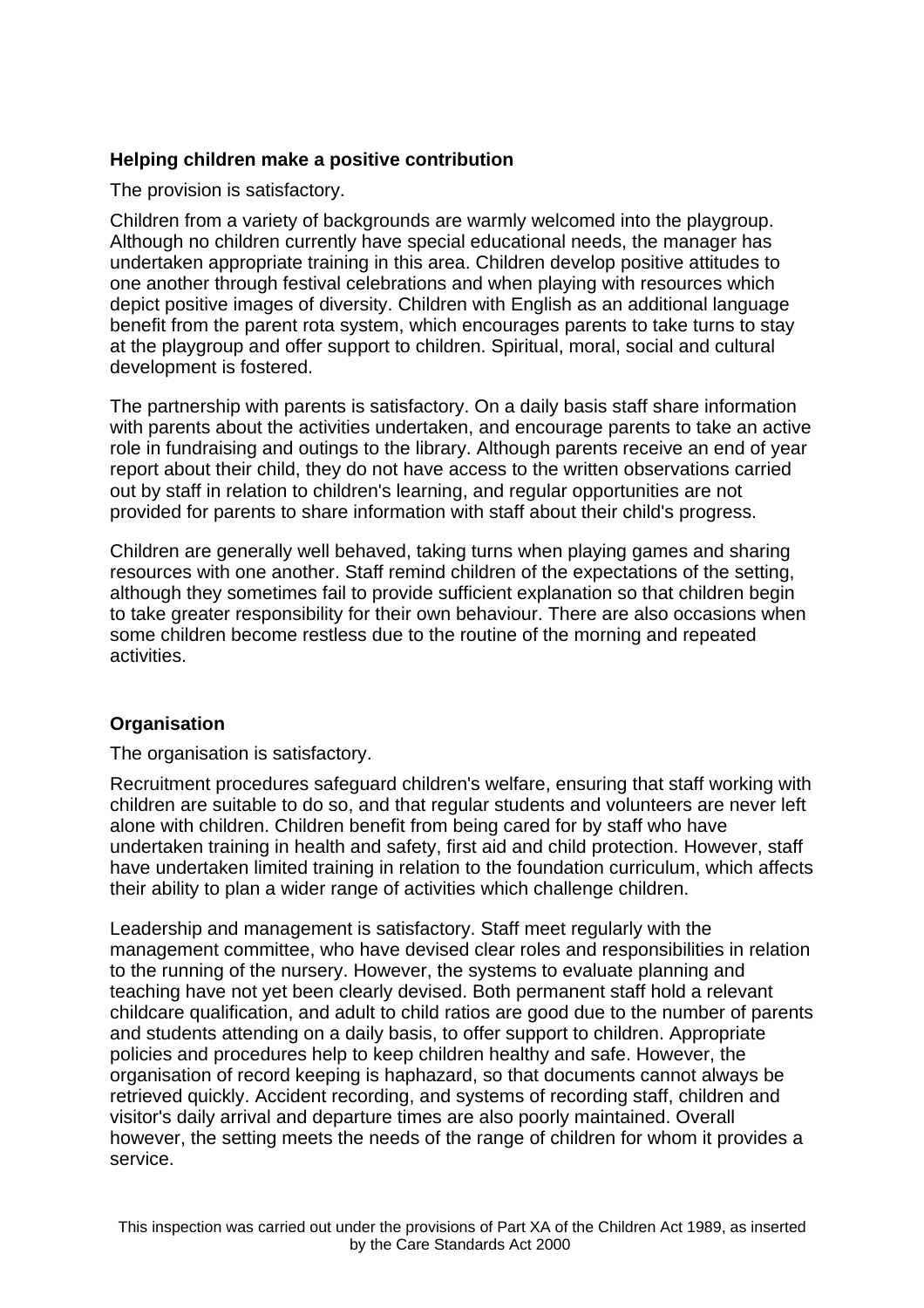# **Improvements since the last inspection**

Four key issues were made at the last education inspection.

Children are now fully encouraged to write for a variety of purposes, link sounds to letters, begin to recognise their own name and attempt to form recognisable letters. Although children have more access to programmable toys, they are still not provided with sufficient opportunities to explore living things. Staff are now more consistent in their approach to managing children's behaviour, but there are still occasions when children become restless due to the routine and activities provided.

No progress has been made in relation to staff making effective use of observations to plan for children's next stage of learning.

# **Complaints since the last inspection**

There are no complaints to report.

# **THE QUALITY AND STANDARDS OF THE CARE AND NURSERY EDUCATION**

On the basis of the evidence collected on this inspection:

The quality and standards of the care are satisfactory. The registered person meets the National Standards for under 8s day care and childminding.

The quality and standards of the nursery education are satisfactory.

## **WHAT MUST BE DONE TO SECURE FUTURE IMPROVEMENT?**

#### **The quality and standards of the care**

To improve the quality and standards of care further the registered person should take account of the following recommendation(s):

- introduce more effective systems for planning and evaluating activities, so that children take part in a wider range of activities, and resources are used more effectively to extend and challenge children's learning (also applies to nursery education)
- plan a wider range of vigorous activities for children to extend their physical development and develop a positive attitude to maintaining a healthy lifestyle (also applies to nursery education)
- improve record keeping in relation to visitors, staff and children's daily attendance, accidents and children's observations to ensure the efficient and safe management of the provision